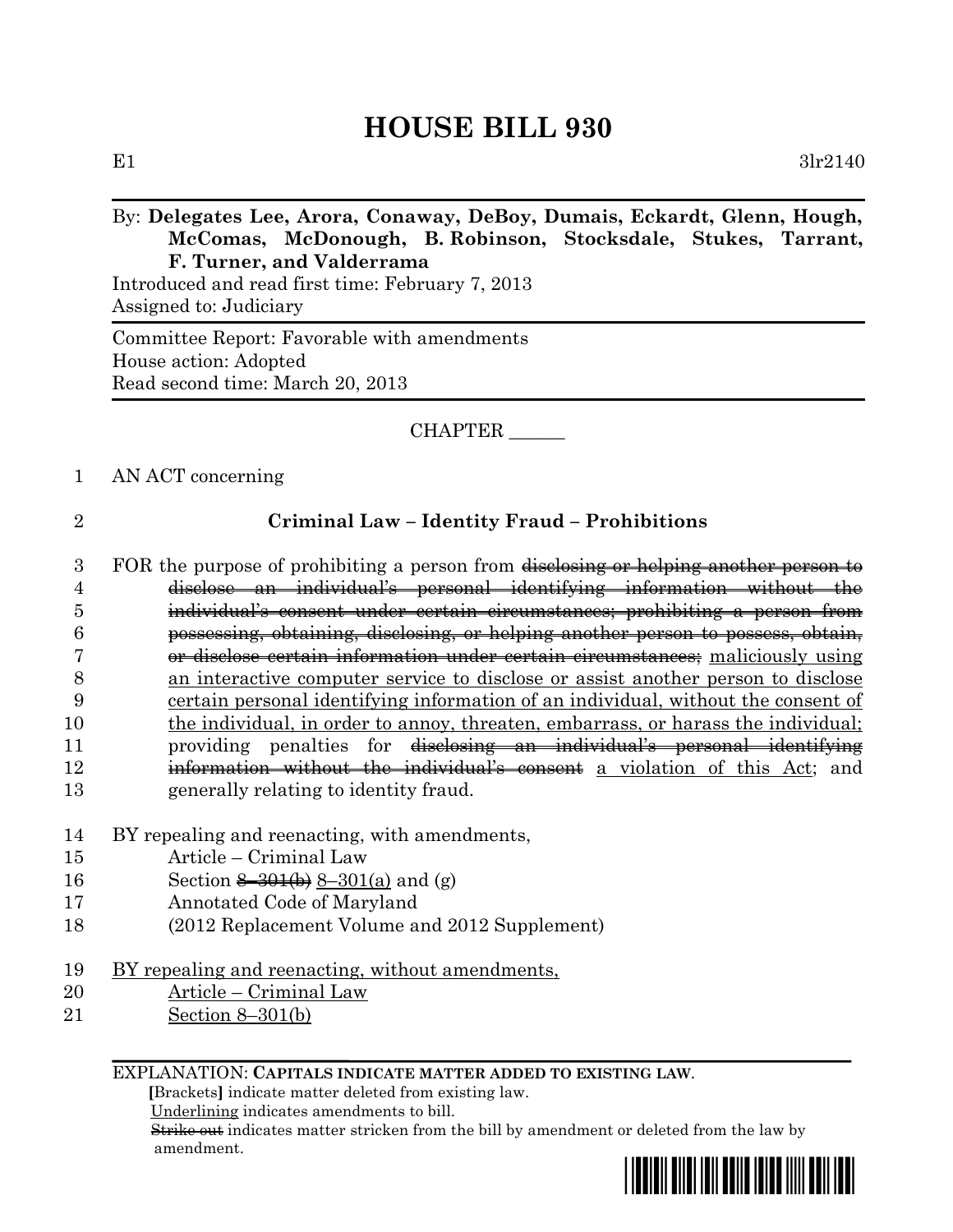|                                                                | $\overline{2}$<br><b>HOUSE BILL 930</b>                                                                                                                                                                                                                                                                                                                                                           |
|----------------------------------------------------------------|---------------------------------------------------------------------------------------------------------------------------------------------------------------------------------------------------------------------------------------------------------------------------------------------------------------------------------------------------------------------------------------------------|
| $\mathbf{1}$<br>$\overline{2}$                                 | <b>Annotated Code of Maryland</b><br>(2012 Replacement Volume and 2012 Supplement)                                                                                                                                                                                                                                                                                                                |
| $\boldsymbol{3}$<br>$\overline{4}$<br>$\overline{5}$<br>6<br>7 | BY adding<br>Article – Criminal Law<br>Section $8 - 301(b-1)$<br><b>Annotated Code of Maryland</b><br>(2012 Replacement Volume and 2012 Supplement)                                                                                                                                                                                                                                               |
| 8<br>$9\phantom{.0}$                                           | SECTION 1. BE IT ENACTED BY THE GENERAL ASSEMBLY OF<br>MARYLAND, That the Laws of Maryland read as follows:                                                                                                                                                                                                                                                                                       |
| 10                                                             | <b>Article - Criminal Law</b>                                                                                                                                                                                                                                                                                                                                                                     |
| 11                                                             | $8 - 301.$                                                                                                                                                                                                                                                                                                                                                                                        |
| 12                                                             | In this section the following words have the meanings indicated.<br>(1)<br>(a)                                                                                                                                                                                                                                                                                                                    |
| 13<br>14<br>15<br>16<br>17                                     | "INTERACTIVE<br><b>COMPUTER</b><br>SERVICE"<br>(2)<br><b>MEANS</b><br>AN<br>INFORMATION SERVICE, SYSTEM, OR ACCESS SOFTWARE PROVIDER<br>THAT<br>PROVIDES OR ENABLES COMPUTER ACCESS BY MULTIPLE USERS<br>TO A<br>COMPUTER SERVER, INCLUDING A SYSTEM THAT PROVIDES ACCESS TO THE<br><b>INTERNET AND CELLULAR PHONES.</b>                                                                          |
| 18<br>19                                                       | $(2)$ (3)<br>"Payment device number" has the meaning stated in $\S 8-213$<br>of this title.                                                                                                                                                                                                                                                                                                       |
| 20<br>21<br>22<br>23<br>24                                     | $(3)$ (4)<br>"Personal identifying information" includes a name, address,<br>telephone number, driver's license number, Social Security number, place of<br>employment, employee identification number, mother's maiden name, bank or other<br><u>financial institution account number, date of birth, personal identification number,</u><br>credit card number, or other payment device number. |
| 25<br>26<br>27<br>28                                           | "Re-encoder" means an electronic device that places encoded<br>$(4)$ (5)<br><u>personal identifying information or a payment device number from the magnetic strip</u><br>or stripe of a credit card onto the magnetic strip or stripe of a different credit card or<br>any electronic medium that allows such a transaction to occur.                                                            |
| 29<br>30<br>31<br>32                                           | $(5)$ (6)<br>"Skimming device" means a scanner, skimmer, reader, or<br>any other electronic device that is used to access, read, scan, obtain, memorize, or<br>store, temporarily or permanently, personal identifying information or a payment<br>device number encoded on the magnetic strip or stripe of a credit card.                                                                        |
| 33<br>34                                                       | A person may not knowingly, willfully, and with fraudulent intent<br>(b)<br>possess, obtain, <b>DISCLOSE</b> , or help another to possess $\{or\}$ obtain, OR DISCLOSE any                                                                                                                                                                                                                        |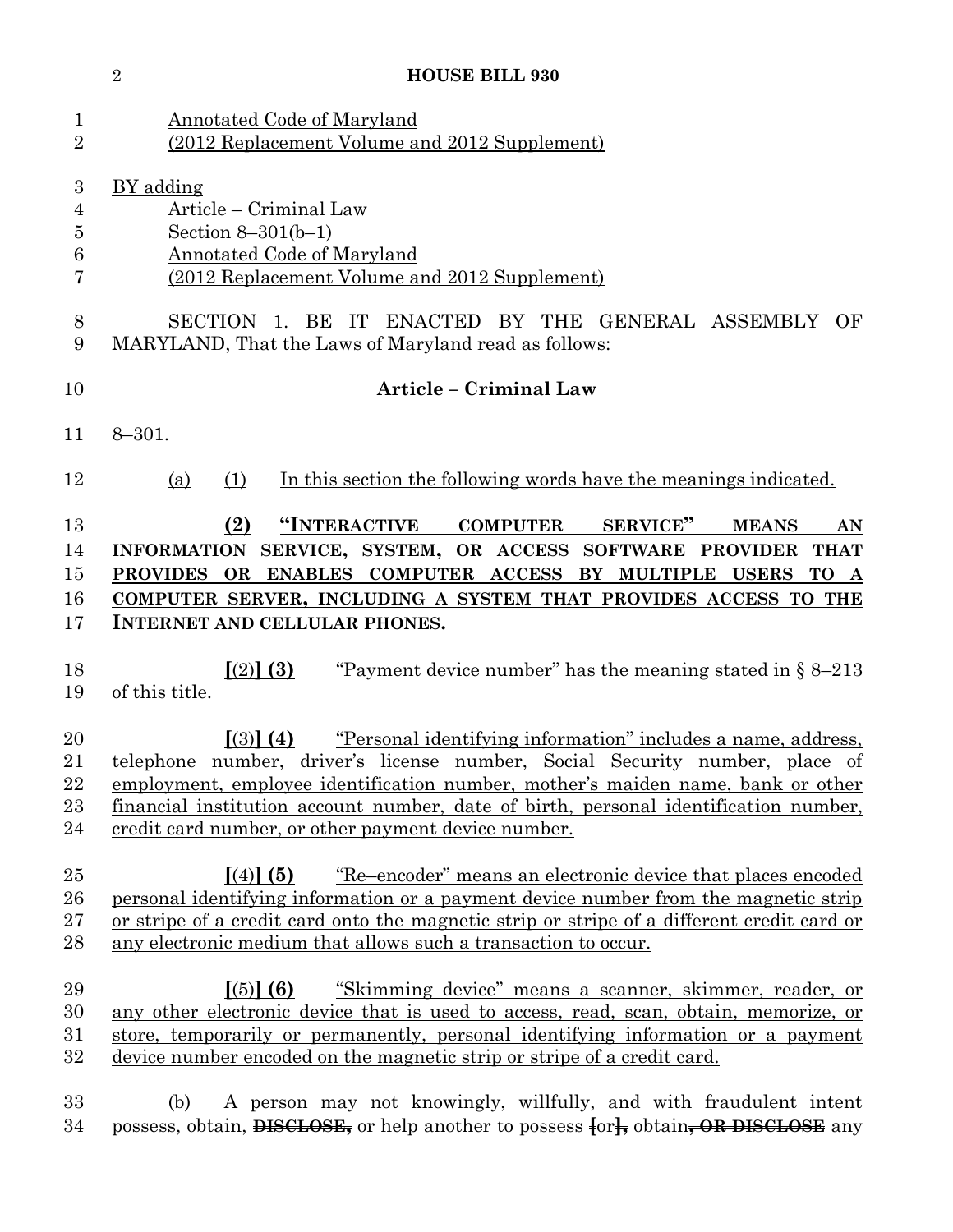#### **HOUSE BILL 930** 3

 personal identifying information of an individual, without the consent of the individual, in order to**:**

 **(1)** use, sell, or transfer the information to get a benefit, credit, good, service, or other thing of value in the name of the individual**; OR**

 **(2) ANNOY, THREATEN, EMBARRASS, OR HARASS THE INDIVIDUAL**.

 **(B–1) A PERSON MAY NOT MALICIOUSLY USE AN INTERACTIVE COMPUTER SERVICE TO DISCLOSE OR ASSIST ANOTHER PERSON TO DISCLOSE THE DRIVER'S LICENSE NUMBER, BANK OR OTHER FINANCIAL INSTITUTION ACCOUNT NUMBER, CREDIT CARD NUMBER, PAYMENT DEVICE NUMBER, SOCIAL SECURITY NUMBER, OR EMPLOYEE IDENTIFICATION NUMBER OF AN INDIVIDUAL, WITHOUT THE CONSENT OF THE INDIVIDUAL, IN ORDER TO ANNOY, THREATEN, EMBARRASS, OR HARASS THE INDIVIDUAL.**

 (g) (1) A person who violates this section where the benefit, credit, good, 15 service, or other thing of value that is the subject of subsection  $\frac{1}{b}$   $\rightarrow$   $\frac{1}{b}$ , (c), or (d) of this section has a value of \$500 or greater is guilty of a felony and on conviction is subject to imprisonment not exceeding 15 years or a fine not exceeding \$25,000 or both.

 (2) A person who violates this section where the benefit, credit, good, 20 service, or other thing of value that is the subject of subsection  $\{(b)\}\oplus\{(1\)}$ , (c), or (d) of this section has a value of less than \$500 is guilty of a misdemeanor and on conviction is subject to imprisonment not exceeding 18 months or a fine not exceeding \$5,000 or both.

 (3) A person who violates this section under circumstances that reasonably indicate that the person's intent was to manufacture, distribute, **[**or**]** dispense**, OR DISCLOSE** another individual's personal identifying information without that individual's consent is guilty of a felony and on conviction is subject to imprisonment not exceeding 15 years or a fine not exceeding \$25,000 or both.

 (4) A person who violates subsection **(B)(2) (B–1),** (c)(1), (e), or (f) of this section is guilty of a misdemeanor and on conviction is subject to imprisonment not exceeding 18 months or a fine not exceeding \$5,000 or both.

 (5) When the violation of this section is pursuant to one scheme or continuing course of conduct, whether from the same or several sources, the conduct may be considered as one violation and the value of the benefit, credit, good, service, or other thing of value may be aggregated in determining whether the violation is a felony or misdemeanor.